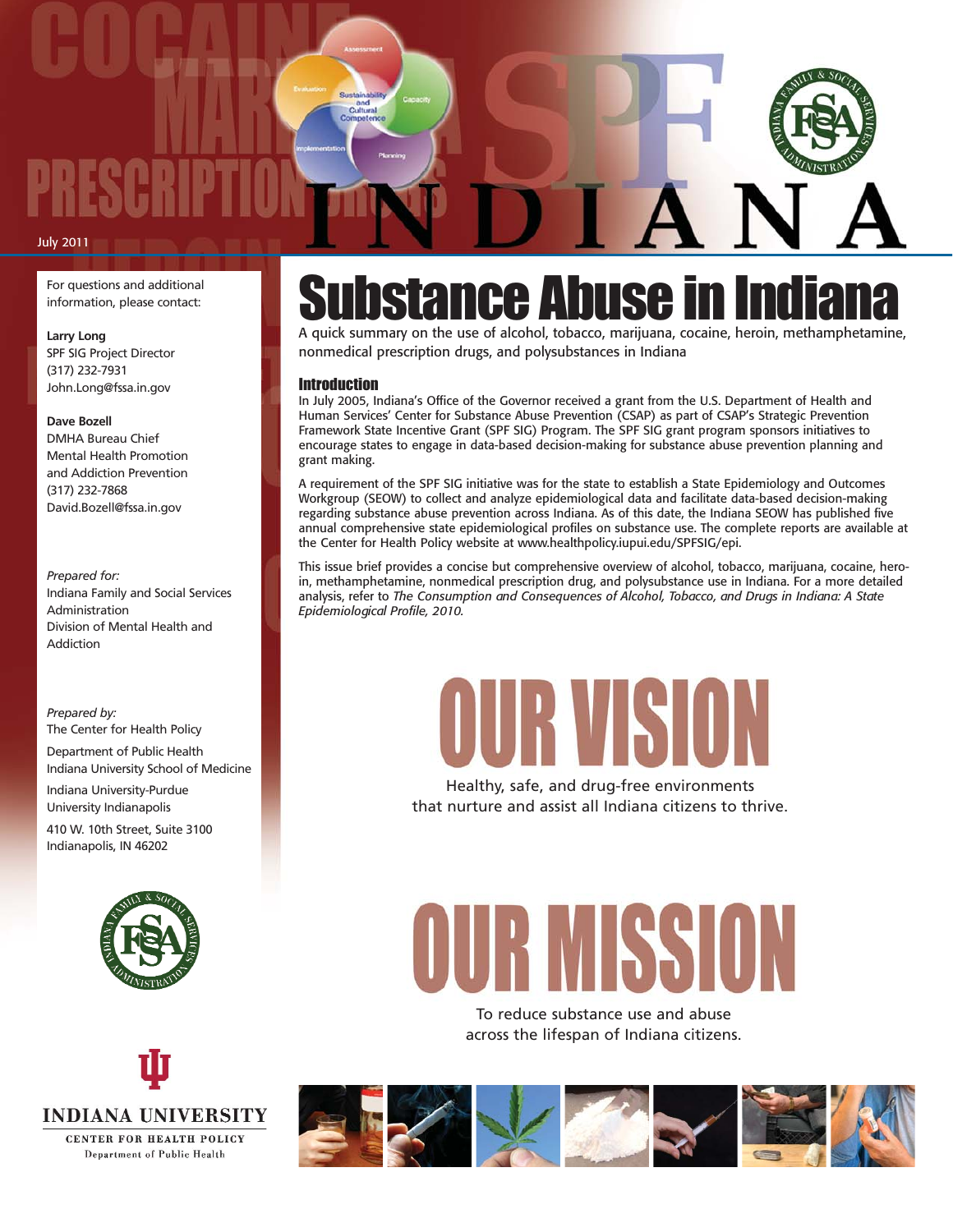# ALCOHOL

#### **Prevalence**

- Alcohol is the most frequently used drug in Indiana and the United States.
- Among Hoosiers ages 12 and older, 49.3% (2.6 million residents) drank alcohol in the past month, and 23.0% (1.2 million residents) engaged in binge drinking.<sup>1</sup>
- Young adults ages 18 to 25 old had the highest rates of alcohol use in Indiana: 58.2% reported current alcohol use and 40.3% reported binge drinking.<sup>1</sup>
- Rates for heavy drinking were significantly lower in Indiana than in the United States (IN: 3.7%; U.S.:  $5.1\%$ ).<sup>2</sup>

### **Youth Consumption—Underage Drinking**

- Among Hoosiers 12 to 20 years old, 25.5% reported current alcohol use and 17.4% engaged in binge drinking.<sup>1</sup>
- 15.7% of Indiana youth ages 12 to 17 drank alcohol in the past month, and 9.9% engaged in binge drinking.<sup>1</sup>
- 38.5% of Indiana high school students (grades 9 through 12) used alcohol in the past month, and 24.9% engaged in binge drinking.<sup>3</sup>
- 14.9% of 8th graders, 30.4% of 10th graders, and 43.5% of 12th graders consumed alcohol in the past 30 days. $4$



#### **Impact: Health**

- The annual rate for alcohol abuse and dependence in Indiana was 6.9%, with the highest rate among 18- to 25-year-olds (16.5%).<sup>1</sup>
- Most admissions to substance abuse treatment were due to alcohol abuse, and the percentage of admissions for alcohol dependence was significantly higher in Indiana (47.3%) than in the U.S.  $(41.3\%)$ .<sup>5</sup>
- The percentage of treatment episodes in Indiana in which alcohol dependence was indicated was lowest among blacks (38.4%); in roughly half of all treatment admissions among whites and among other races, alcohol dependence was reported.<sup>5</sup>
- From 2000 through 2006, a total of 2,284 Hoosiers died from alcohol-induced causes. 6 The age-adjusted alcohol-attributable mortality rate in 2006 was 5.0 per 100,000 Indiana residents.<sup>7</sup>
- Alcohol is a common factor in drowning accidents  $(34%)$  and suicides  $(23%)$ .<sup>8</sup>
- •In 2006, 396 of Indiana mothers used alcohol during their pregnancy.<sup>9</sup>

- •In 2009, a total of 8,855 alcohol-related collisions occurred in Indiana; 157 of these were fatal.<sup>10</sup>
- •In 2008, Indiana arrest rates, per 1,000 population, were 5.0 for driving under the influence (31,000 arrests), 3.5 for public intoxication (22,000 arrests), and 2.7 for liquor law violations (17,000 arrests).<sup>11</sup>
- Alcohol use is a major factor in homicides (47%).<sup>6</sup>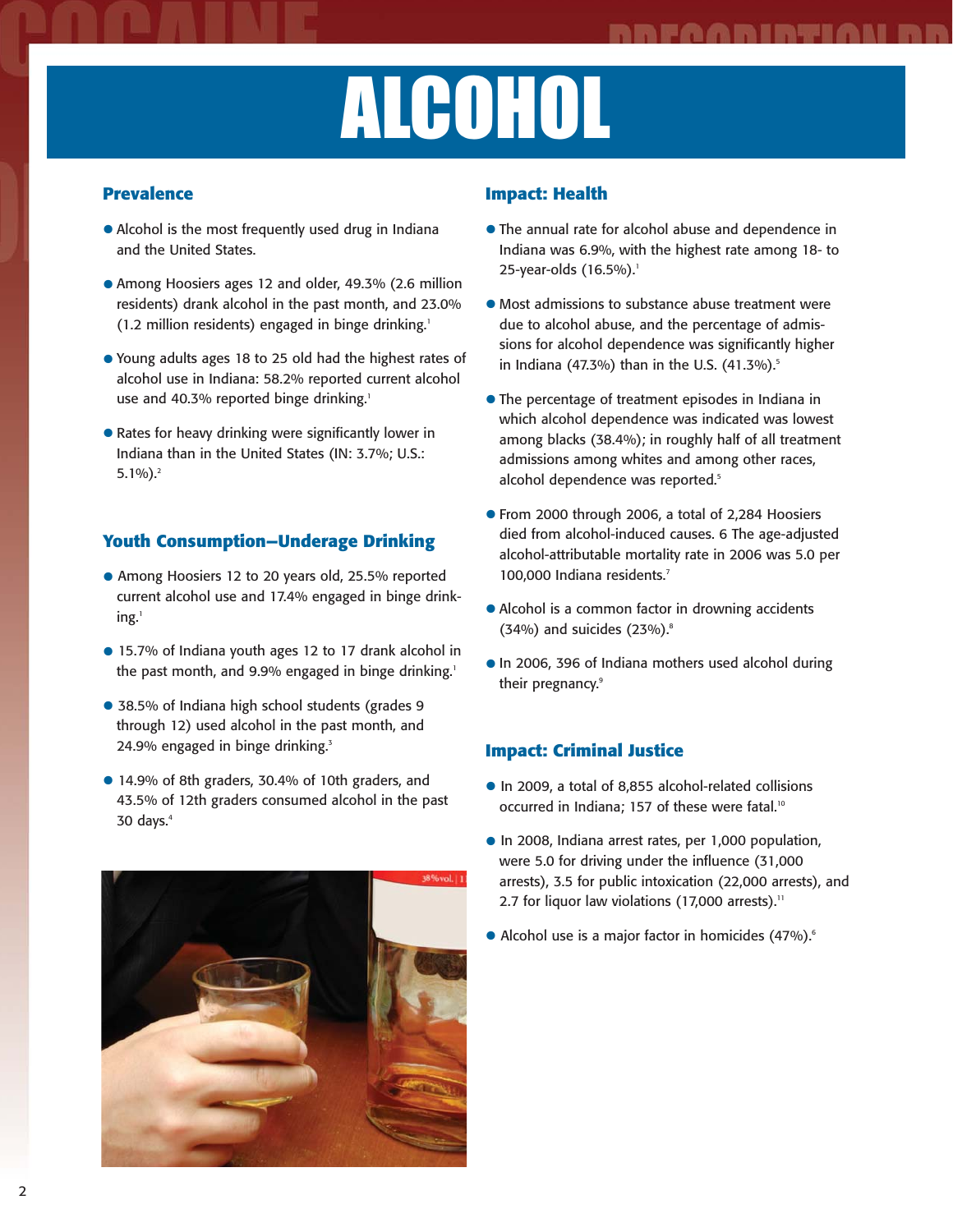# **TOBACCO**

### **Prevalence**

- One-third of Hoosiers (1.7 million residents) ages 12 and older used a tobacco product in the past month. This was significantly higher than the U.S. rate of 28.5%.<sup>1</sup>
- The highest tobacco use rate in the state was among 18- to 25-year-olds (47.5%).<sup>1</sup>
- 27.6% of Hoosiers (1.4 million residents) ages 12 and older smoked cigarettes in the past month. This was significantly higher than the U.S. smoking rate of 24.1%.<sup>1</sup>
- The highest rate for cigarette use in the state was among 18- to 25-year-olds  $(42.3\%)$ .<sup>1</sup>
- Indiana's adult smoking prevalence (23.1 %) is the 5th highest in the nation. It is also significantly higher than the U.S. prevalence of 17.9%.<sup>2</sup>
- 17.1% of Hoosiers ages 18 and older use cigarettes every day.<sup>2</sup>
- Smoking prevalence was generally higher among younger individuals and persons with less educational attainment and lower income levels.<sup>2</sup>

### **Youth Consumption**

- Among 12- to 17-year-olds in Indiana, 15.1% reported current use of a tobacco product and 12.0% indicated to currently smoke cigarettes.<sup>1</sup>
- 4.1% of middle school students and 18.3% of high school students in Indiana smoked cigarettes in the past month.<sup>12</sup>
- White high school students had significantly higher smoking rates than black students (21.1% and 12.5%, respectively).<sup>12</sup>

### **Impact: Health**

- An estimated 9,700 Hoosiers die annually from smoking-attributable causes.<sup>6</sup>
- On average, smoking reduces adult life expectancy by about 14 years. $13$
- Tobacco causes serious health consequences, including heart disease, cancer, and respiratory illnesses.<sup>13</sup>
- The average annual age-adjusted smoking-attributable mortality rate in Indiana was 308.9 per 100,000 population.<sup>14</sup>
- Secondhand smoke is also detrimental to health and can cause many illnesses, especially in children.<sup>15</sup>

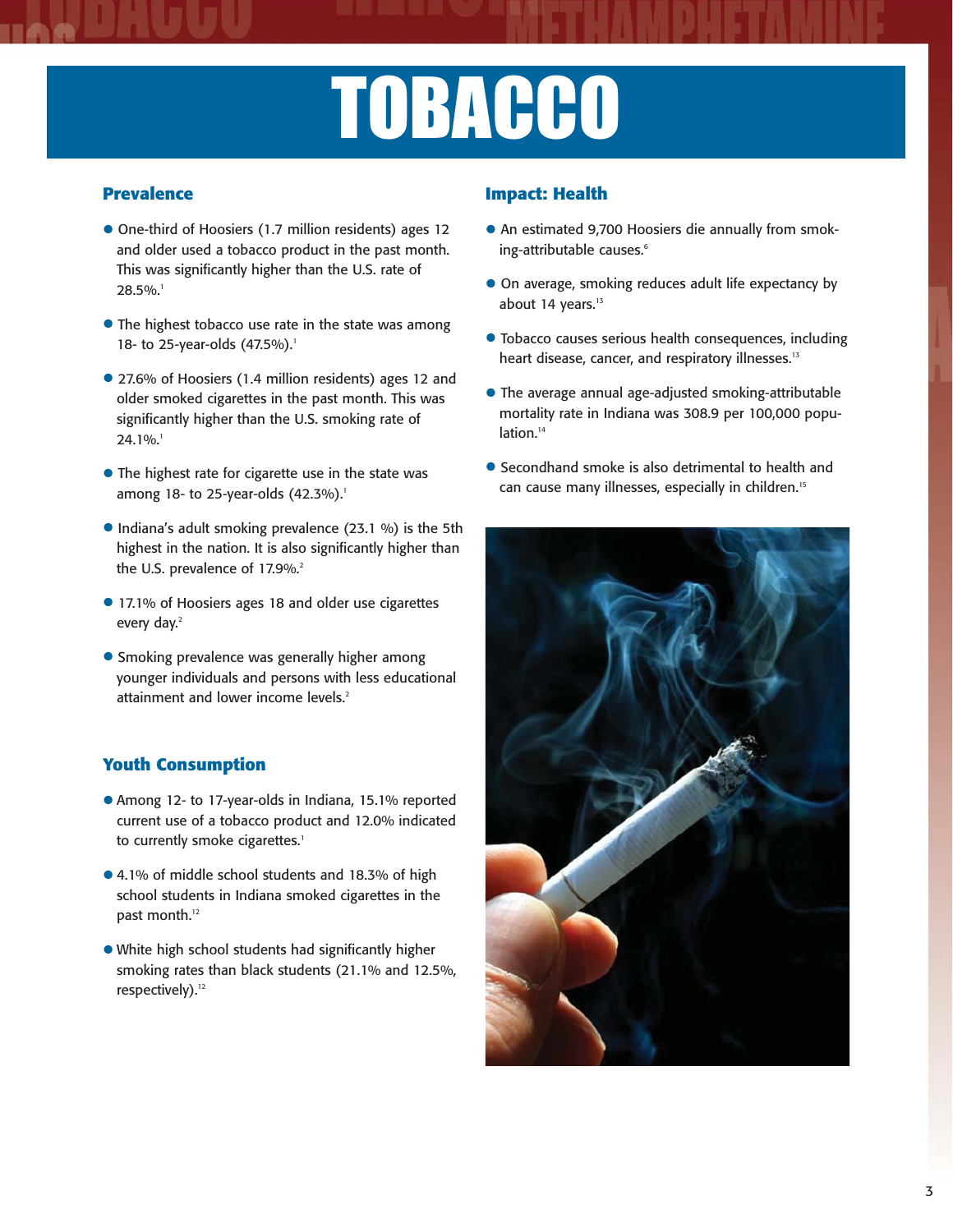## MARIJUANA

### **Prevalence**

- Marijuana is the most commonly used illicit substance in Indiana and the nation.
- Among Hoosiers ages 12 and older, 6.3% (326,000 residents) used marijuana in the past month and 10.3% (535,000 residents) used it in the past year; U.S. rates were comparable.<sup>1</sup>
- Highest rate of current (past month) use was among 18- to 25-year-olds (16.9%).<sup>1</sup>



#### **Youth Consumption**

- 5.8% of Indiana youth ages 12 to 17 used marijuana for the first time during the past year, and 7.6% currently use marijuana.<sup>1</sup>
- 20.9% of Indiana high school students currently use marijuana.<sup>3</sup>
- •In Indiana, 8.9% of 8th grade students, 16.8% of 10th grade students, and 19.2% of 12th grade students currently use marijuana.<sup>4</sup>

### **Impact: Health**

- Harmful effects include respiratory illnesses, a weakened immune system, and an increased risk of heart attack and cancer. Marijuana use is correlated with risky sexual behaviors and higher rates of "harder" drug use.<sup>16</sup>
- •In 24.7% of Indiana treatment admissions, marijuana dependence was reported at treatment admission, a rate significantly higher than the national rate of 16.9%.
- Marijuana users in treatment were more likely to be male, black, and under 18 years old.<sup>5</sup>

- •In 2008, approximately1,867 pounds of marijuana were seized in Indiana.<sup>17</sup>
- •In 2008, almost 14,000 arrests were made in Indiana for possession and over 2,100 arrests for sale/manufacture of marijuana, representing arrest rates of 2.2 and 0.3 per 1,000 population, respectively.<sup>11</sup>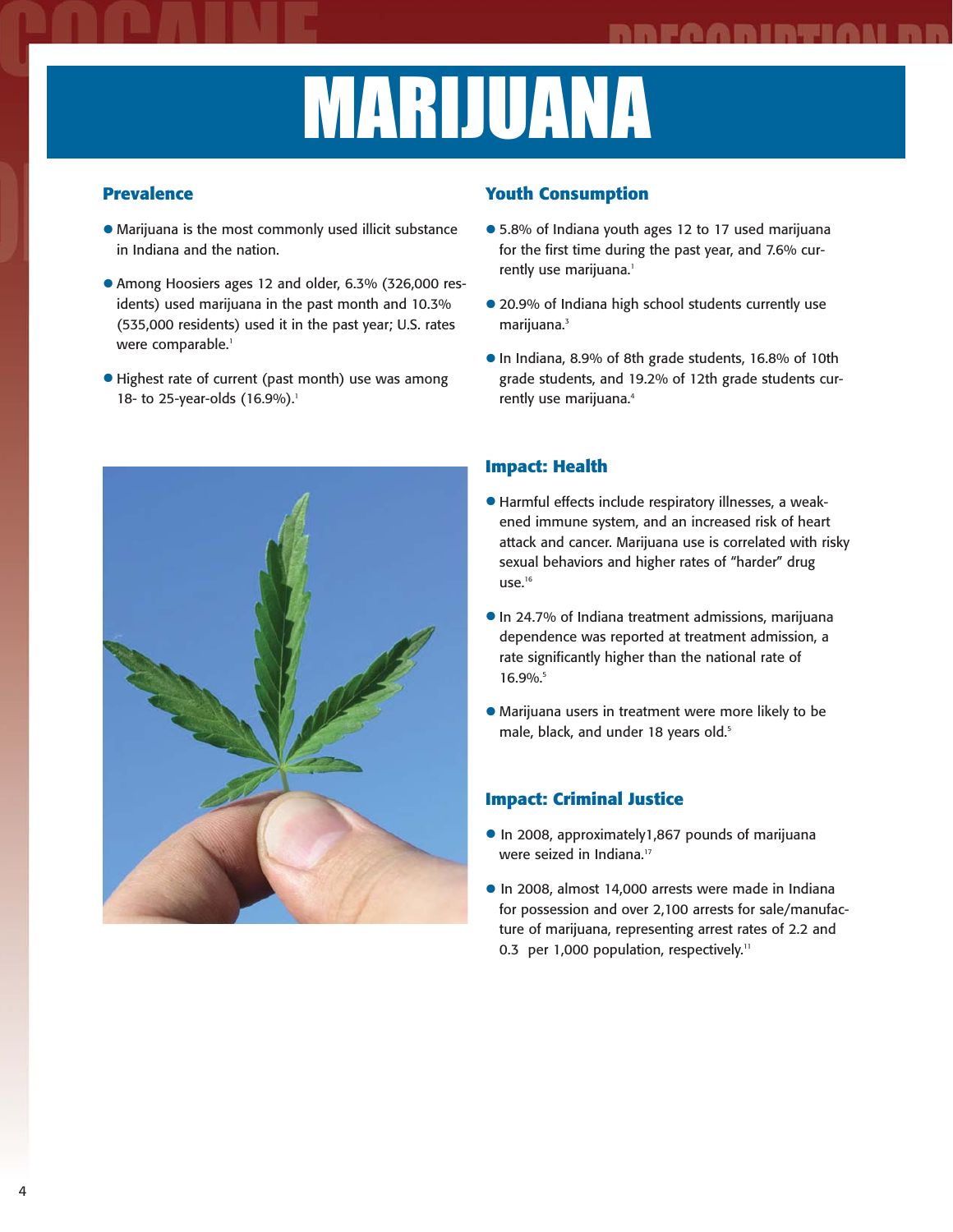# COCAINE

#### **Prevalence**

- Among Hoosiers ages 12 and older, 0.7% (33,000 residents) reported current cocaine use (past-month use), 2.2% (114,000 residents) used it in the past year, and 11.1% (562,000 residents) used it at least once in their life.<sup>1</sup>
- Highest rate of past-year use in Indiana was among 18 to 25-year-olds  $(6.4\%)$ .<sup>1</sup>

### **Youth Consumption**

- 1.3% of Indiana youth ages 12 to 17 used cocaine in the past year.<sup>1</sup>
- 6.6% of Indiana high school students have used a form of cocaine at least once in their life and 2.7% currently use  $it^3$
- 1.9% of 12th grade students in Indiana reported current cocaine use, and 1.0% indicated current crack  $use.<sup>4</sup>$

#### **Impact: Health**

- Cocaine use can lead to cardiovascular problems, respiratory difficulties, neurological effects, and gastrointestinal complications. Users may even suffer sudden death with first-time use.<sup>18</sup>
- Babies born to mothers who abuse cocaine during pregnancy are often prematurely delivered, have low birth weight and smaller head circumference, and are shorter in length.<sup>18</sup>
- **•** In 9.3% of treatment episodes in Indiana, cocaine dependence was reported at treatment admission, a rate significantly lower than the national rate of 11.3%.<sup>5</sup>
- Admissions for cocaine dependence decreased significantly in Indiana's treatment population, from 13.6% in 2000 to 9.3% in 2008.<sup>5</sup>
- Cocaine users in treatment were more likely to be female, black, and between the ages of 25 and 54 vears old.<sup>5</sup>



- •In 2008, almost 96 pounds of cocaine were seized in Indiana.17
- •In 2008, over 3,300 arrests were made in Indiana for possession of cocaine/opiates and over 2,300 for sale/manufacture of the substance, representing arrest rates of 0.5 and 0.4 per 1,000 population, respectively. The arrest rate for cocaine/opiates possession was significantly higher in the nation, at 1.0 per 1,000 population.<sup>11</sup>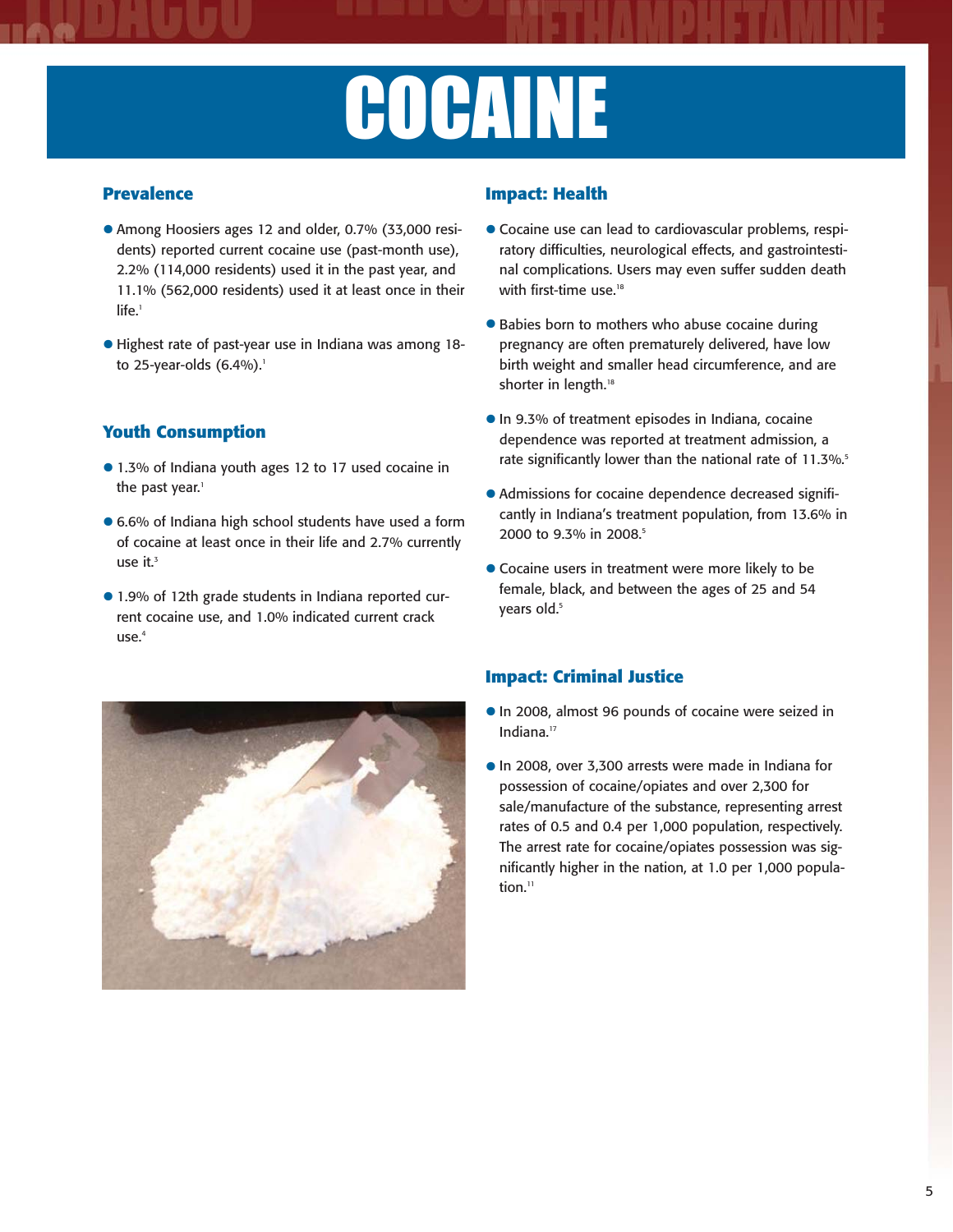# HEROIN

#### **Prevalence**

• Among Hoosiers age 12 and older, less than 0.01% (1,000 residents) currently use heroin (past-month use), 0.2% (9,000 residents) used it in the past year, and 1.1% (54,000 residents) have used it at least once in their life.<sup>1</sup>

### **Youth Consumption**

- 2.6% of Indiana high school students have used heroin at least once in their life.<sup>3</sup>
- Among 12th grade students in Indiana, 2.4% have tried heroin at least once in their life, 1.5% used it in the past year, and 1.1% used it in the past 30 days.<sup>4</sup>

#### **Impact: Health**

- Heroin abuse can cause fatal overdose, spontaneous abortion, collapsed veins, and if injected, the contraction of infectious diseases such as HIV/AIDS and hepatitis B and C.<sup>19</sup>
- 2.9% of Indiana treatment admissions reported heroin dependence, significantly less than the U.S. rate of 14.2%.5
- Among Indiana's treatment admissions, women, whites, and individuals between the ages of 25 to 34 had the highest rates of heroin dependence.<sup>5</sup>
- By the end of 2008, a total of 9,253 Hoosiers were living with HIV disease; 781 (or 8.44%) of these cases can be attributed to injection drug use.<sup>20</sup>

- In 2008, approximately 25.1 pounds of heroin were seized in Indiana. This is considerably less than the amount seized in the surrounding states.<sup>17</sup>
- •In 2008, over 3,300 arrests were made in Indiana for possession of cocaine/opiates and over 2,300 for sale/manufacture of the substance, representing arrest rates of 0.5 and 0.4 per 1,000 population, respectively. The arrest rate for cocaine/opiates possession was significantly higher in the nation, at 1.0 per 1,000 population. $<sup>11</sup>$ </sup>

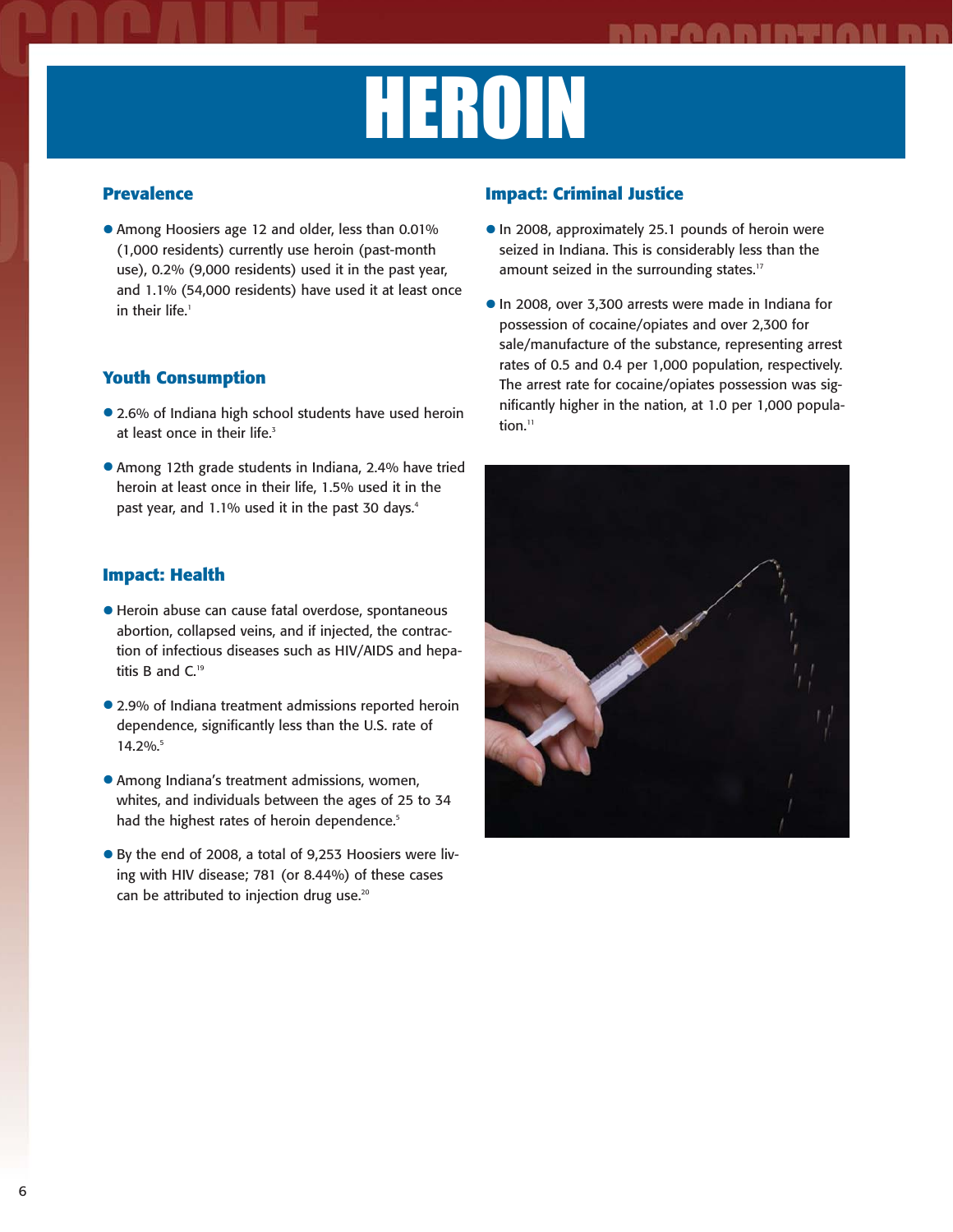# METHAMPHETAMINE (METH)

#### **Prevalence**

• Among Hoosiers 12 and older, 0.2% (10,000 residents) used meth in the past month, 0.8% (40,000 residents) used it in the past year, and 4.5% (225,000 residents) used it at least once in their life.<sup>1</sup>

### **Youth Consumption**

- 4.1% of Indiana high school students have tried meth at least once in their life. $3$
- •In Indiana, 0.6% of 8th grade students, 0.9% of 10th grade students, and 0.9% of 12th grade students reported current (past-month) meth use.<sup>4</sup>



#### **Impact: Health**

- Health consequences of meth use include cardiovascular problems; stroke; brain, liver, and kidney damage; severe tooth decay ("meth mouth"); increased risk of STD/HIV transmission and hepatitis; mental illness; and death.21
- The percentage of treatment admissions listing meth as their primary drug increased significantly from 1.5% in 2000 to 5.0% in 2008 (the U.S. rate of 6.1% was significantly higher).<sup>5</sup>
- Meth users in treatment were primarily female, white, and between 25 and 34 years of age.<sup>5</sup>

- •In 2008, about 21.4 pounds of methamphetamine were seized in Indiana.<sup>17</sup>
- From January 1 to December 31, 2009, 1,343 clandestine meth labs were seized by the Indiana State Police (up from 1,059 labs seized during 2008). $22$
- The number of children located at meth labs by the Indiana State Police fell from 172 in 2004 to 124 in 2007, but increased again to 185 children in 2009.<sup>22</sup>
- •In 2008, over 1,600 arrests were made in Indiana for possession of meth and other synthetic drugs and nearly 630 arrests for sale/manufacture of the drugs, representing arrest rates of 0.3 and 0.1 per 1,000 population, respectively.<sup>11</sup>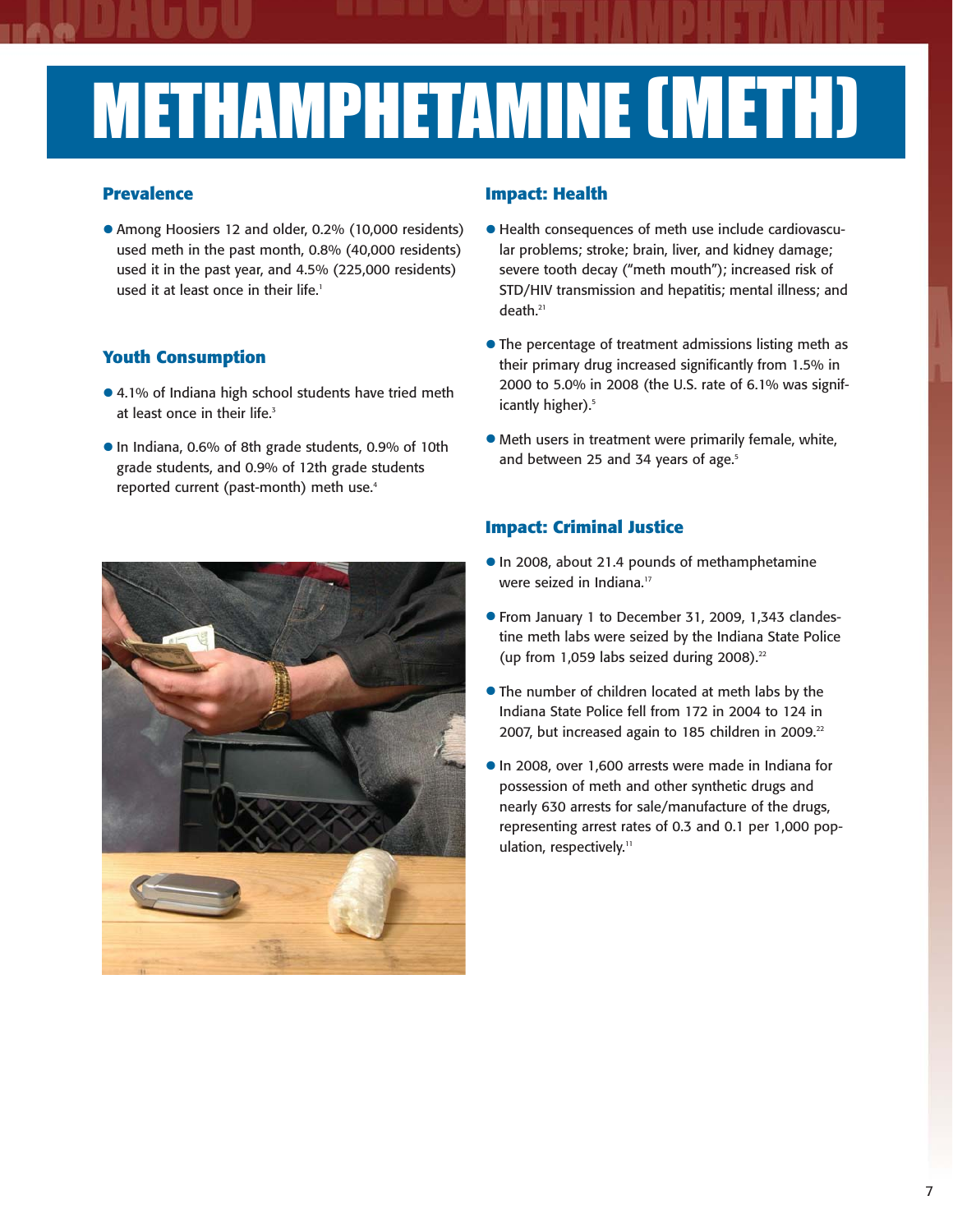## PRESCRIPTION DRUG ABUSE

#### **Prevalence**

- The three most commonly abused types of prescription medicine are pain relievers (opioids), central nervous system depressants (sedatives, tranquilizers, hypnotics), and stimulants (used to treat attention deficit disorders, narcolepsy, and weight loss).<sup>23</sup>
- In 2008, 11.5 million prescription drugs (controlled substances), primarily pain relievers (6.1 million), were dispensed to Indiana residents.<sup>24</sup>
- Among Hoosiers age 12 and older, 2.7% (138,000 residents) reported current (past-month) abuse of psychotherapeutics, 7.6% (383,000 residents) abused them in the past year, and 21.0% (1 million residents) abused them at least once in their life.<sup>1</sup>
- Past-year prevalence for nonmedical pain reliever use in Indiana residents ages 12 and older was 6.0%, significantly higher than the U.S. rate of 4.9%. Young Hoosiers ages 18 to 25 had the highest rate of pastyear use (14.2%).<sup>1</sup>

#### **Impact: Health**

- 9.6% of treatment admissions reported prescription drug dependence, significantly higher than the U.S. rate of 7.1%.<sup>5</sup>
- Admissions for pain reliever and sedative/tranquilizer dependence increased significantly from 2000 to 2008 in Indiana, while admissions for stimulant abuse remained stable.<sup>5</sup>
- Prescription drug abusers in treatment were primarily female and white.<sup>5</sup>

### **Impact: Criminal Justice**

•In Indiana, over 3,500 arrests were made in 2008 for possession of barbiturates (sedatives) and Benzedrine (a stimulant), and 815 for sale/manufacture of these substances, representing arrest rates of 0.6 and 0.1 per 1,000 population, respectively. Both rates were significantly lower than the national rates of 0.8 and 0.2.<sup>11</sup>

### **Youth Consumption**

- 7.7% of young Hoosiers ages 12 to 17 abused pain relievers in the past year.<sup>1</sup>
- 16.4% of Indiana 12th grade students reported to have misused pain relievers at least once in their life, and 6.3% indicated misuse in the past month.<sup>4</sup>

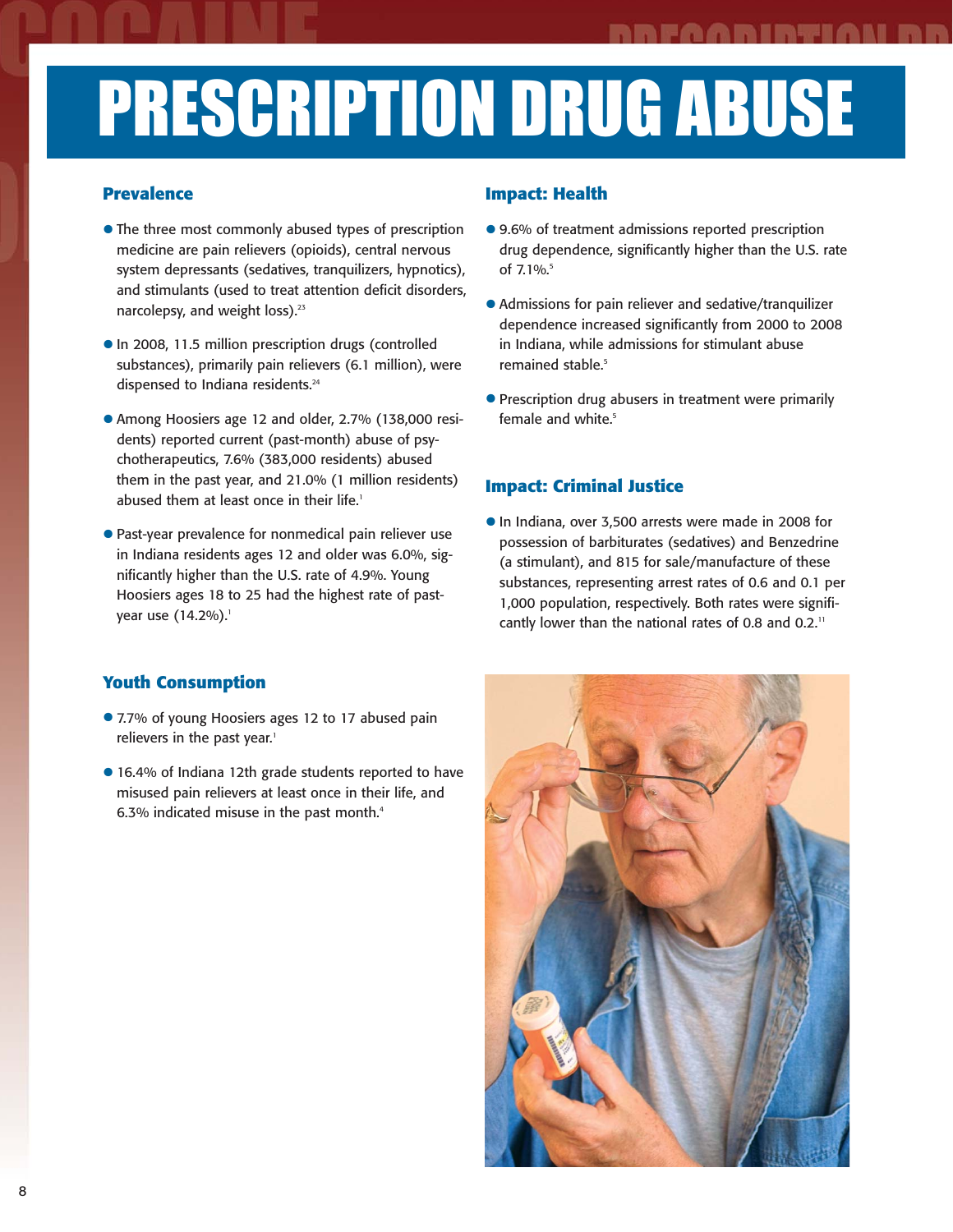## POLYSUBSTANCE ABUSE

#### **Prevalence**

- Polysubstance abuse is a serious pattern of drug use that involves the consumption of two or more drugs at a time.
- Among the Indiana treatment population, 60.4% reported use of two or more drugs; the percentage was significantly higher in Indiana compared to the nation (54.6%) (see Figure 1).<sup>5</sup>
- The percentage of treatment admissions with polysubstance abuse has increased significantly from 56.5% in 2000 to 60.4% in 2008 in Indiana.<sup>5</sup>
- Polysubstance users in treatment were primarily white and young adults.<sup>5</sup>
- Much of the substance use in Indiana involves using two or more substances, most frequently alcohol together with another drug.<sup>5</sup>
- The most common drug clusters identified in Indiana were (a) alcohol and marijuana; (b) alcohol, cocaine, and marijuana; and (c) alcohol, marijuana, and opiatessynthetics.<sup>5</sup>



**Figure 1.** Percentage of Indiana Treatment Episodes with Reported Use of Two Substances and Three Substances (Treatment Episode Data Set, 2000–2008)

Source: Substance Abuse and Mental Health Data Archive, n.d.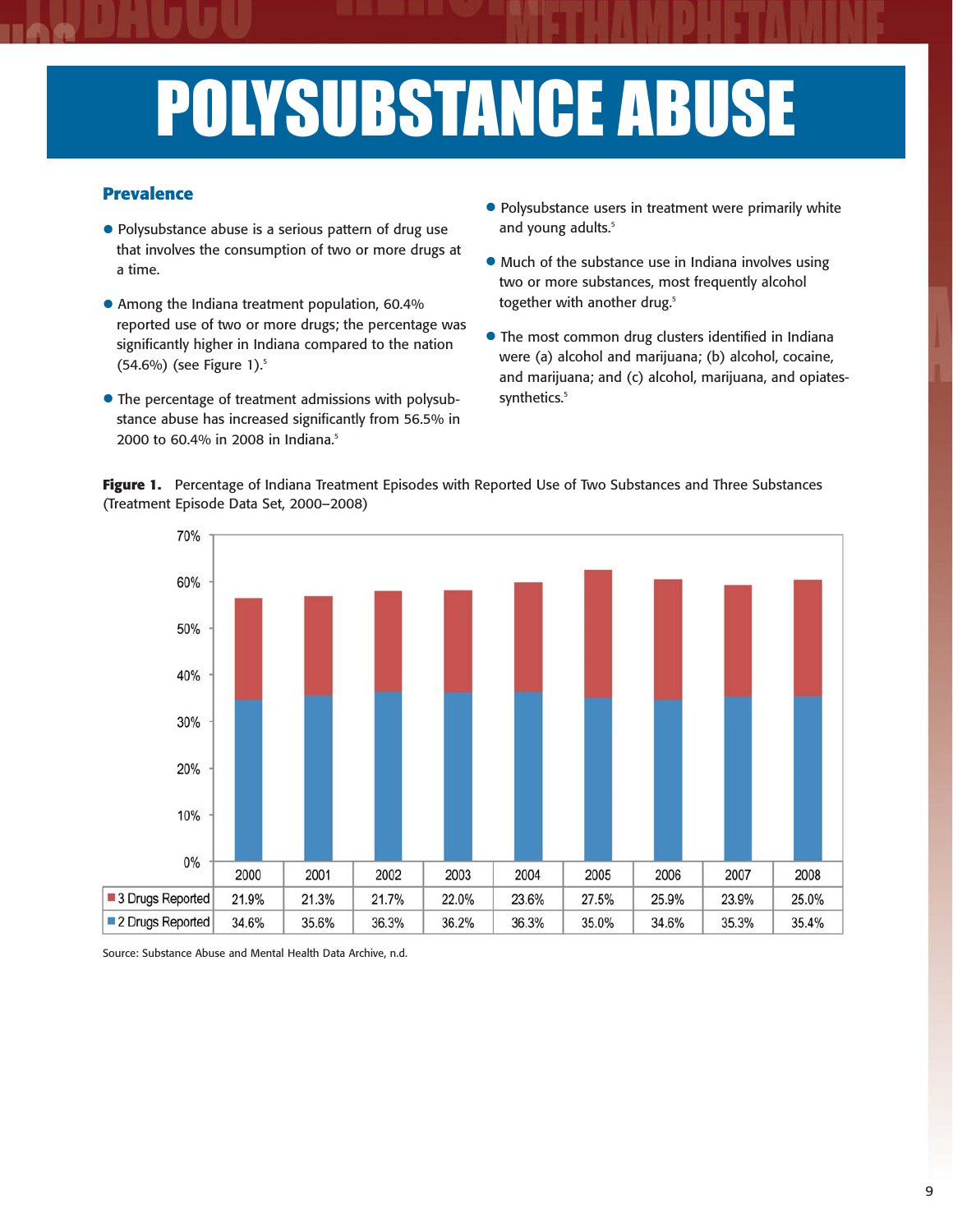### **References**

1 Substance Abuse and Mental Health Services Administration, Office of Applied Studies. (n.d.). *National Survey on Drug Use and Health.* Retrieved September 15, 2010, from https://nsduhweb.rti.org/

FAARIRTIAN RR

- 2 Centers for Disease Control and Prevention. (2009). *Behavioral Risk Factor Surveillance System prevalence data.* Retrieved September 11, 2010, from http://apps.nccd.cdc.gov/brfss/
- 3 Centers for Disease Control and Prevention. (n.d.-a). *Youth Risk Behavior Surveillance System.* Retrieved September 1, 2010, from http://www.cdc.gov/HealthyYouth/yrbs/index.htm
- 4 Indiana Prevention Resource Center. (2010). *Alcohol, tobacco, and other drug use by Indiana children and adolescents.* Retrieved September 13, 2010, from http://www.drugs.indiana.edu/data-survey\_monograph.html
- 5 Substance Abuse and Mental Health Data Archive. (n.d.). *Treatment Episode Data Set Admissions (TEDS-A), 2008.* Available at http://webapp.icpsr.umich.edu/cocoon/SAMHDA/STUDY/24280.xml
- 6 Epidemiology Resource Center, Data Analysis Team. (2010). *Indiana Mortality data, 2003-2007.* Indianapolis, IN: Indiana State Department of Health.
- 7 Centers for Disease Control and Prevention. (n.d.-b). *CDC Wonder.* Retrieved September 23, 2010, from http://wonder.cdc.gov/cmf-icd10.html
- 8 Centers for Disease Control and Prevention. (2004). *Alcohol-related disease impact (ARDI).* Retrieved March 27, 2008, from http://apps.nccd.cdc.gov/ardi/Homepage.aspx
- 9 Indiana State Department of Health. (n.d.). *Birth reports (natality).* Retrieved September 17, 2009, from http://www.in.gov/isdh/19095.htm
- 10 Indiana State Police. (2009). *Automated Reporting Information Exchange System (ARIES), Vehicle Crash Records System.* Database maintained by the Indiana State Police and made available to the Center for Criminal Justice Research, Public Policy Institute, School of Public and Environmental Affairs, Indiana University–Purdue University Indianapolis (March 1, 2010).
- 11 National Archive of Criminal Justice Data, Inter-university Consortium for Political and Social Research, University of Michigan. (n.d.). *Uniform Crime Reporting Program.* Available at http://www.icpsr.umich.edu/NACJD/
- 12 Indiana Tobacco Prevention and Cessation Agency. (2009). *Indiana Youth Tobacco Survey (IYTS), 2000-2008.* Received November 3, 2009, from Katelin Ryan, Research Director at the Indiana Tobacco Prevention and Cessation Agency, in an email to the Indiana University Center for Health Policy.
- 13 Centers for Disease Control and Prevention. (2010). *Smoking and tobacco use: Fact sheets.* Retrieved October 26, 2009, from http://www.cdc.gov/tobacco/data\_statistics/fact\_sheets/index.htm
- 14 Centers for Disease Control and Prevention. (n.d.-c). *Smoking-attributable mortality, morbidity, and economic costs (SAMMEC).* Retrieved September 30, 2010, from http://apps.nccd.cdc.gov/sammec/index.asp
- 15 Indiana State Department of Health. (n.d.). *Public health aspects of tobacco use.* Retrieved January 30, 2009, from http://www.in.gov/isdh/22438.htm
- 16 National Institute on Drug Abuse. (2009). *NIDA InfoFacts: Marijuana.* Retrieved September 30, 2010, from http://www.nida.nih.gov/Infofacts/marijuana.html
- 17 U.S. Drug Enforcement Administration. (2009). *Indiana 2009.* Retrieved October 7, 2010, from http://www.usdoj.gov/dea/pubs/state\_factsheets/indiana.html
- 18 National Institute on Drug Abuse. (2010). *Research report series: Cocaine abuse and addiction.* Retrieved October 7, 2010, from http://www.drugabuse.gov/PDF/RRCocain.pdf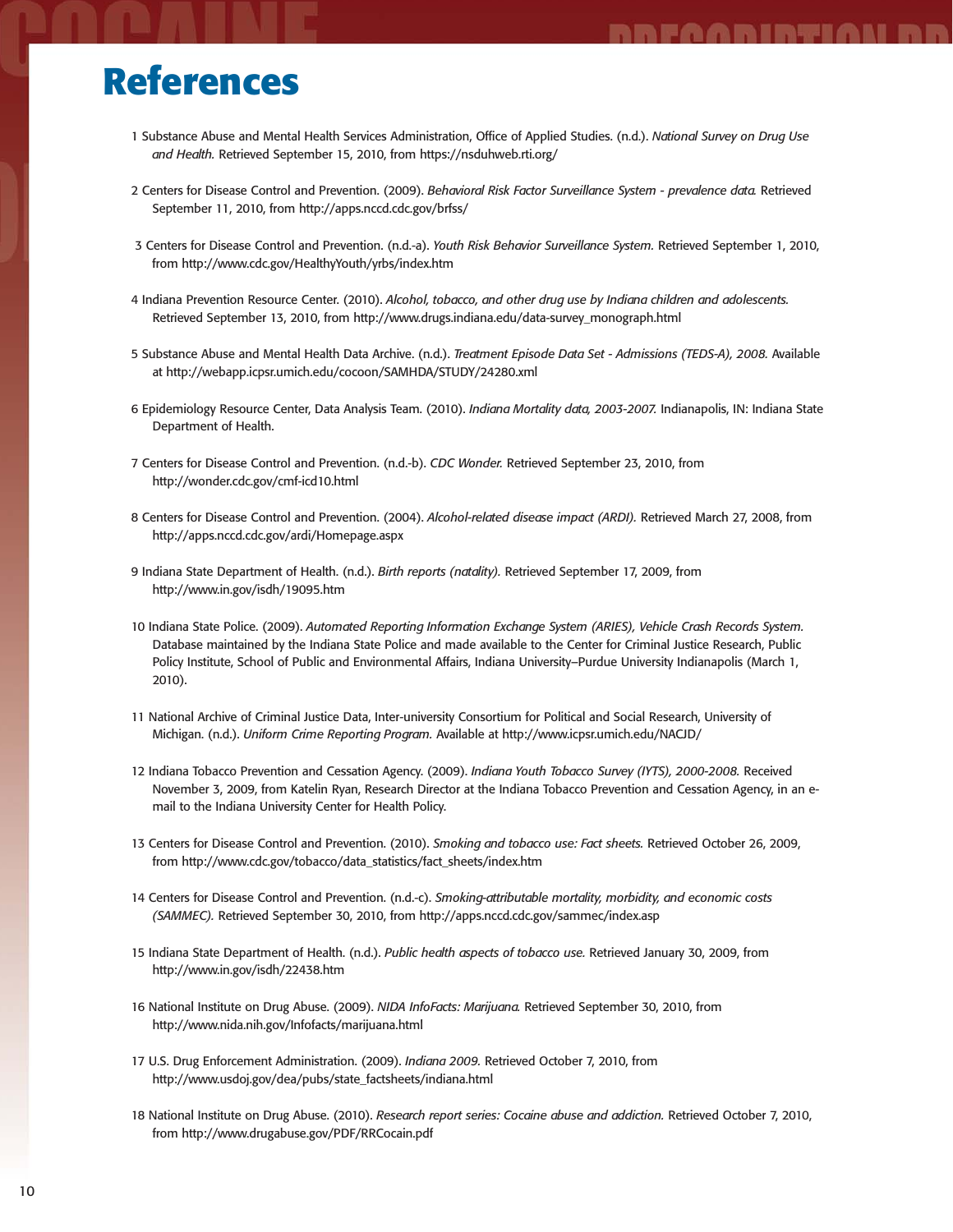- 19 National Institute on Drug Abuse. (2005). *Research report series: Heroin abuse and addiction.* Retrieved September 23, 2010, from http://www.drugabuse.gov/PDF/RRHeroin.pdf
- 20 Indiana State Department of Health. (n.d.). *HIV/STD spotlight reports*  December 2009. Retrieved September 9, 2010, from http://www.in.gov/isdh/24407.htm
- 21 National Institute on Drug Abuse. (2008). *NIDA InfoFacts: Methamphetamine.* Retrieved October 19, 2010, from http://www.nida.nih.gov/pdf/infofacts/Methamphetamine08.pdf
- 22 Indiana State Police. (2010). *2009 ISP lab stats.* Received February 3, 2010, from Niki Crawford, First Sergeant Commander, Methamphetamine Suppression Section, , in an e-mail to the Indiana University Center for Health Policy.
- 23 National Institute on Drug Abuse. (2005). *Research report series: Prescription drugs abuse and addiction*. Retrieved November 24, 2009, from http://www.nida.nih.gov/ResearchReports/Prescription/Prescription.html
- 24 Indiana Board of Pharmacy. (2010). *2008 INSPECT dataset.* Received May 26, 2010, from Joshua Klatte, Program Director, INSPECT Prescription Monitoring Program, Indiana Board of Pharmacy.